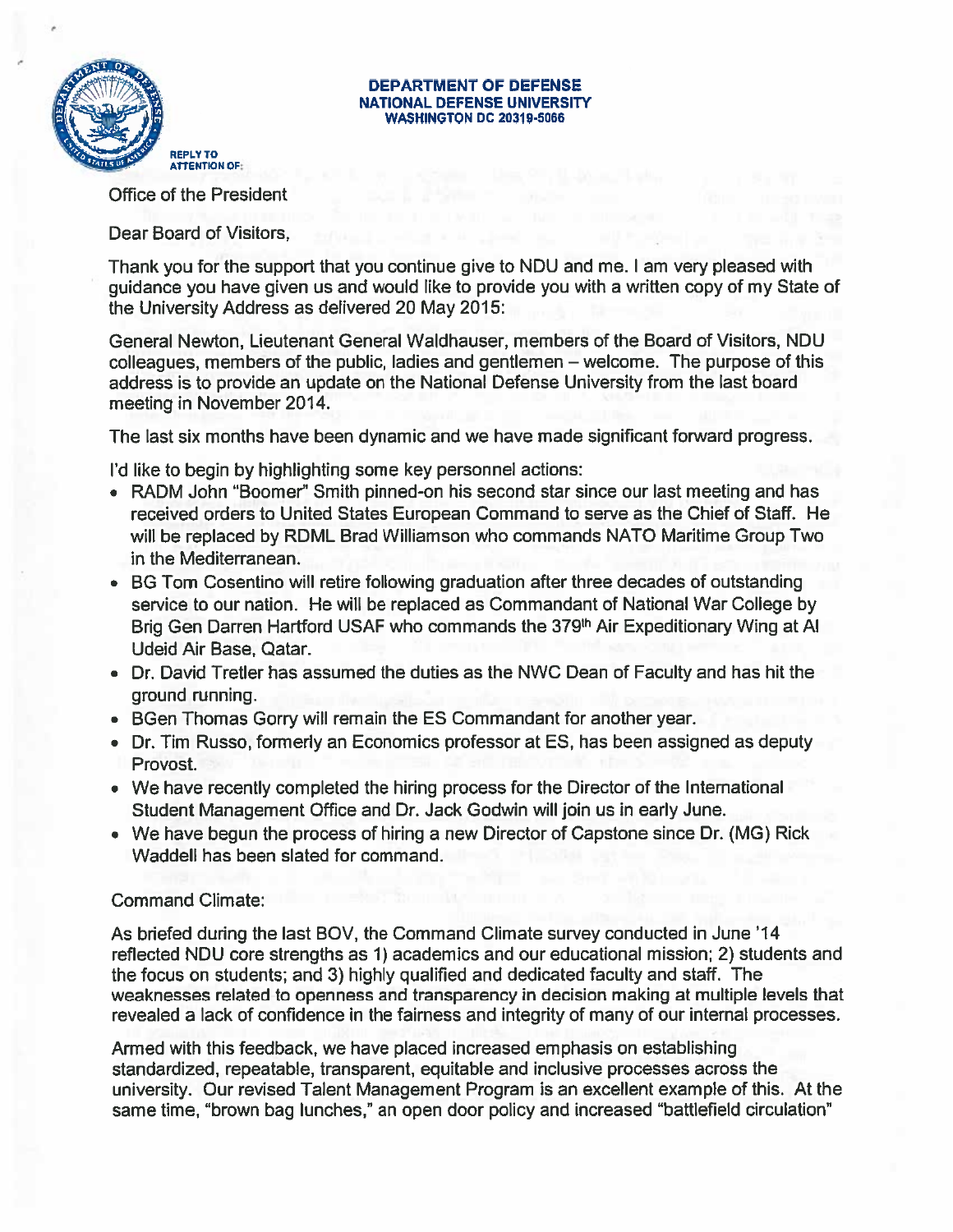(including at least monthly trips to JFSC and meetings with the Faculty Advisory Committee) have been implemented to assess issues first hand and solicit input directly. <sup>I</sup> have also sent 90 and 120 day assessments along with my Programming Guidance to faculty, staff and students. The focus of this engagement is to ensure a common understanding of the NDU direction. While hard calls remain, decisions will not be made in a vacuum.

We recently completed another Command Climate survey. Based on the quantitative analysis, there is a positive shift in the perception of the NDU Faculty and Staff. Our core strengths remain and the preliminary review of the data indicates improvements in areas of weakness. One key indicator of the shift in perception is the increased response rate--from 36% in 2014 to 54% for this year. Another key indicator is the change in the perception of the overall experience at NDU. This year, 82% of the respondents indicated that the overall experience at NDU has been positive. This is an increase from 68% on the same item last year. We will continue to evaluate this feedback to improve the climate at NDU.

## Curriculum:

The CJCS approved our recommended modifications to the AY-15 curriculum on 9 April. The curriculum revisions are regarded as minor and are aligned with the CJCS guidance pertaining to transforming joint education. The main changes are adjustments to learning outcomes in the Foundational Phase, a more even distribution of academic rigor across the AY, an expansion of the Tailored Leader Development from Phase <sup>3</sup> to all phases, movement of electives from Phase 3 to Phase 2 and increasing their duration. The changes to the electives will also enhance our ability to support the PACOM and EUCOM Scholars Programs (and possibly others) and meet the objective of giving students more choices. Dr. Yaeger will give you a more detailed brief on this later today.

The Information Resources Management College (iCollege) will execute a pilot course on Cyber Strategy Leadership during AY16. This will be composed of one seminar (9-12 students) and will grant both a Master of Science degree in Government Information Leadership and JPME II credit. We regard this as vital as there is a gap in Cyber education across PME schools.

Shifting to the South Campus, JFSC is exploring alternate length and delivery of their JPME II program, Joint and Combined Warfighting School (JCWS). This will begin with the required learning outcomes (as defined by Combatant Commanders and the Joint Staff) to determine if the length of the program is right and includes delivery via a satellite version. The current Senate Armed Services Committee National Defense Authorization Act mark includes language that may provide this flexibility.

## Budget:

When we looked at the University budget going into the future, it was clear we had a significant disconnect between available funding and requirements. As a result, we implemented a new way of looking at University resources, linking mission performance to funding through a comprehensive program review. This review culminated in Programming Guidance that <sup>I</sup> signed last month. This guidance defines 10 areas of opportunity and risk that provide a sustainable path forward for the University in a budget-constrained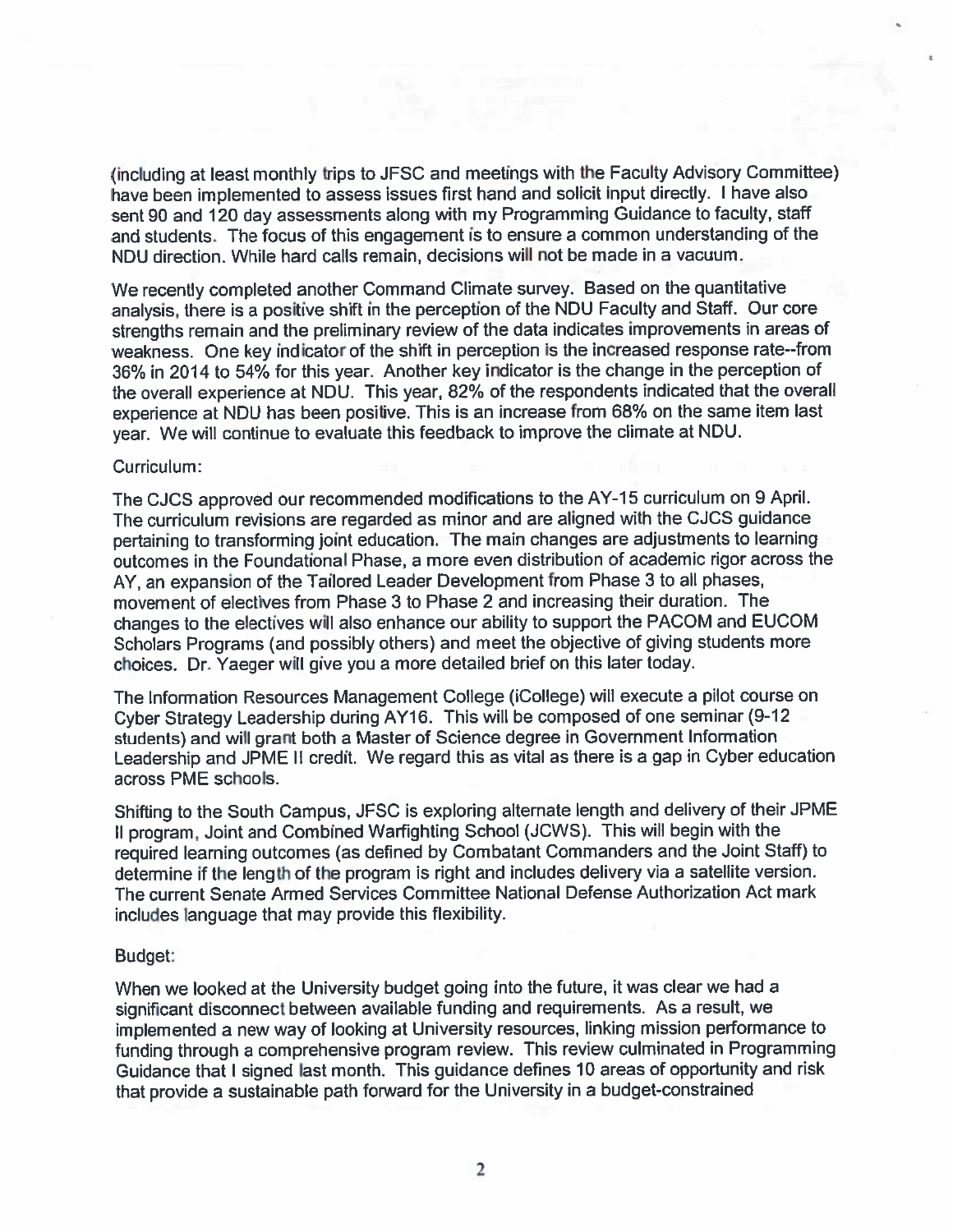environment. We presented this programming guidance and plan to the Joint Staff. The Joint Staff J7 and Comptroller concurred with the plan and recommended to the CJCS to carve \$5M in Fiscal Year 16 and 17 out of the also-constrained Joint Staff budget to provide the University a stable funding 'Bridge" while we implement cost avoidance measures for Fiscal Year 18 and beyond. The CJCS approved our plan and this transfer of funding as well as a stable funding profile of \$85M across the Future Year Defense Program.

<sup>I</sup> want to thank Joint Staff Leadership for placing confidence in our plan. Gaining this support from the Joint Staff is not the end of a journey, it is really the beginning. Now the University needs to follow through on the areas of opportunity and risk in the programming guidance. I also ask for the BOV's guidance and counsel as we seek innovative new ways of meeting the mission within our existing resources.

#### Operational Issues:

Our Chief Information Officer (CIO) has been developing information technology solutions that will allow NDU to operate effectively in the Government (DoD) space, as well as the Academic community. We have embarked on a strategic initiative we call "Big A, little b" to deal with the challenge of operating effectively in both communities. The "Big A" refers to our Academic side, ensuring that the NDU network focuses on and enables the academic mission of the university and provides a safe, open environment for our students and faculty. The "little b' refers to the business side, that incorporates NDU networks with DoD networks, which will allow us to better integrate business processes primarily in the resource management and human resource domains. We have deliberately focused on Academic IT over business IT, enhancing our academic status at the expensive of achieving some economies of scale in DoD IT.

A separate but related challenge is the development of a functional Student Management System (SMS). This continues to be one of the University's top priorities. After a year of work with the Office of Personnel Management and the vendor, we have developed the basic functionality that will allow us to enroll students, manage them in the various courses, assign and post grades, and print transcripts. This is all being accomplished on a secure and stable network.

Although the current SMS only meets basic minimum requirements, we are still working to build the linkage between the SMS, our student assessment tool (TK-20) and our Learning Management System of Record, "Blackboard." There is still a great deal of work to be done, but the university leadership is fully engaged with all of the stakeholders to move us into a position where our SMS can perform the necessary functions that will satisfy the colleges and our accreditors.

## Special Initiatives:

Dr. Rich Hooker and his team from INSS recently completed their number one priority research project for the year, a book project for the Joint Staff entitled "Lessons Encountered — Learning from the Long War." It has been sent to the Pentagon for staffing.

The Eisenhower School recently completed the first collaborative effort with UC Berkeley on "Adaptive Leadership." BGen Thomas Gorry and Ori Brafman (UC Berkeley) started the